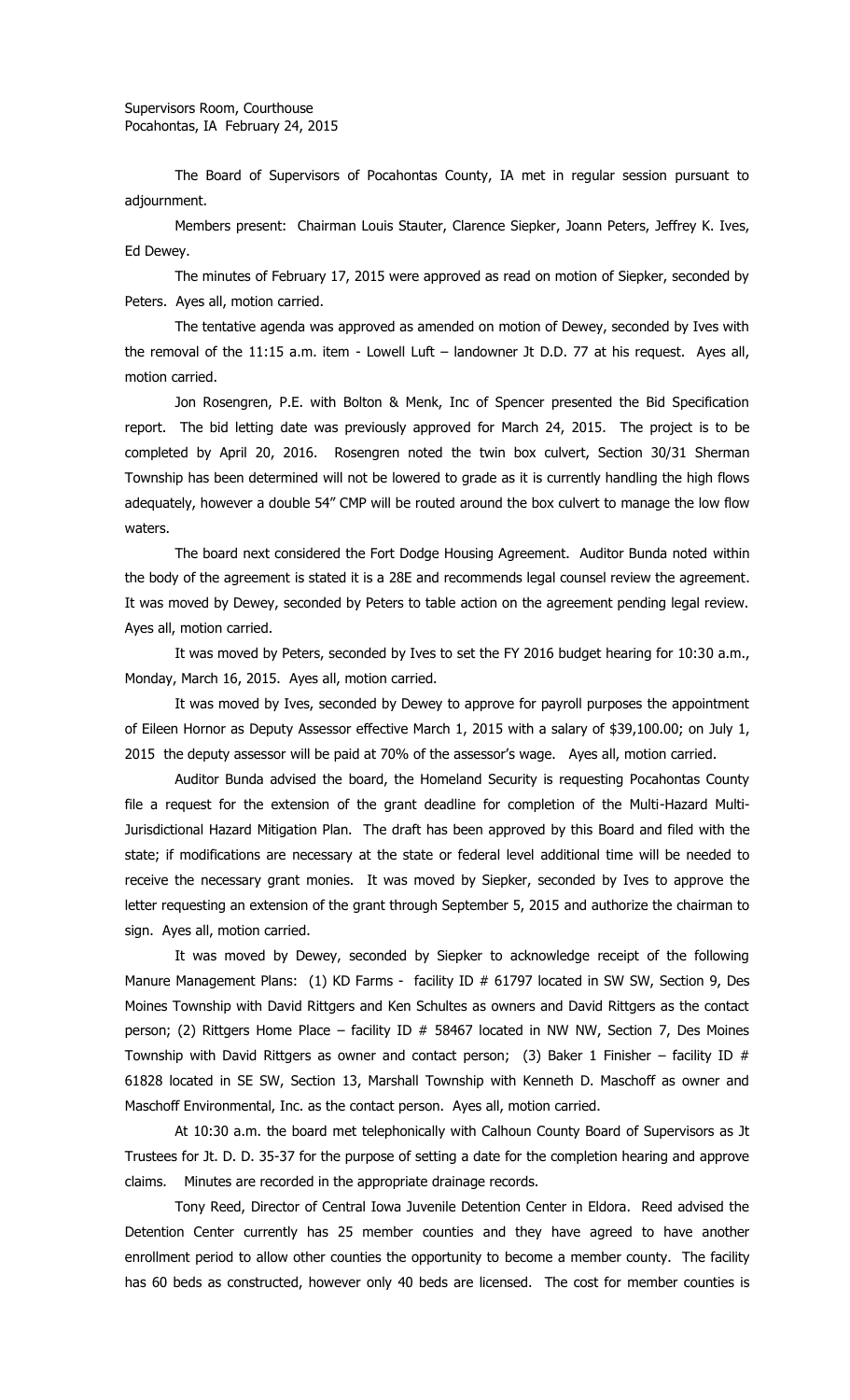\$50.00 per day for detention services. Pocahontas County currently pays \$225.00 per day at the Cherokee Youth Emergency Services. The agency has several state contracts to provide other services and as a result provides the financial assistance for the juvenile center. He noted you will not make money on detention services. He reviewed various areas of services provided. The facility is 104 miles from Pocahontas, IA and they provide transportation services. Reed advised he can provide additional written information for the board. The board will review the information.

Jack Moellering, County Engineer advised the road west of Palmer is being closed for the bridge project to begin.

The following claims were audited and allowed:

| A & M Laundry        | Supplies                  | 66.86    | 1                                     |
|----------------------|---------------------------|----------|---------------------------------------|
| AT&T                 | Phone                     | 210.96   | 3                                     |
| Alliant Energy       | Utilities                 | 367.73   | $\mathbf{1}$                          |
| AP Air Inc           | Parts                     | 266.00   | $\mathbf{1}$                          |
| Arnold Motor         | Parts                     | 193.29   | 1                                     |
| Client               | Services                  | 59.50    | 1                                     |
| B H Energy           | Gas                       | 2324.45  | 3                                     |
| J Bunda              | Mileage                   | 40.50    | $\mathbf{1}$                          |
| Campbell Supply      | Parts                     | 17.85    | $\mathbf{1}$                          |
| Carpenter Uniform    | Uniforms                  | 108.65   | 1                                     |
| S Cash               | Mileage                   | 141.50   | $\mathbf{1}$                          |
| Client               | Services                  | 40.00    | $\mathbf{1}$                          |
| CID                  | Supplies                  | 291.40   | 2                                     |
| CenturyLink          | Phone                     | 2136.85  | 13                                    |
| Cintas               | Supplies                  | 54.14    | 1                                     |
| J Conlin             | Mileage                   | 142.00   | 1                                     |
| Constr. & Aggregate  | $3/8$ chain               | 154.96   | $\mathbf{1}$                          |
| Copper Cottage       | Heater System             | 1087.67  | 1                                     |
| 0 Cressler           | Mileage                   | 84.44    | 2                                     |
| Dadant&Sons          | Bees/Sup                  | 64.93    | $\mathbf{1}$                          |
| DD 21                | Reimburse DD21            | 147.50   | $\mathbf{1}$                          |
| Deyta                | HHCahps Fee               | 90.00    | $\mathbf{1}$                          |
| Dossier Systems      | shop software             | 672.00   | 1                                     |
| Electronic Eng       | Repairs                   | 35.00    | $\mathbf{1}$                          |
| Electronic Special   | Repairs/Main              | 369.50   | $\mathbf{1}$                          |
| Farm & Home          | Supplies                  | 615.23   | 4                                     |
| Fitzpatrick Auto     | Parts                     | 207.53   | $\mathbf{1}$                          |
| Gilmore City         | Utilities                 | 215.42   | 1                                     |
| Great Am Fin         | Copier Lease              | 70.73    | 1                                     |
| Grell Roofing LLC    | Roof Varina shed          | 11000.00 | $\mathbf{1}$                          |
| C Harmon             | BOH                       | 20.00    | 1                                     |
| Healy Excavating     | DD #29                    | 4059.00  | $\mathbf 1$                           |
| Jill A Hubbell       | Feed                      | 15.79    | 1                                     |
| Hudson Law           | Legal Ser                 | 1660.75  | 2                                     |
| HyVee AR             | Medical                   | 47.49    | $\mathbf{1}$                          |
| IA APCO              | Training                  | 150.00   | 1                                     |
| IA Lakes Elec        | Utilities                 | 362.90   | 2                                     |
| IA Prison Ind        | Signs                     | 251.90   | 1                                     |
| Jacks OK Tire        | Tires/Parts               | 1479.24  | 1                                     |
| N Jenson             | Waqes/Exp                 | 1289.50  | $\mathbf{1}$                          |
|                      | Meet Ex - Meals/Mileage   | 254.67   | 1                                     |
| R Jergens<br>R Lampe | Postage                   | 9.94     | $\mathbf{1}$                          |
| M Latimer            | Key Chain                 | 25.44    | 1                                     |
| House of Print       | Envelopes                 | 457.50   | $\mathbf{1}$                          |
| Laurens Sun          | Publications              | 25.00    | 1                                     |
| Machine Shop         | Services                  | 896.70   | $\mathbf{2}^{\prime}$                 |
| Mail Servcs          | Print/Postage             | 216.90   | $\mathbf{1}$                          |
| Mangold Environ      | Water Tests               | 110.25   | $\mathbf{1}$                          |
| Martin Marietta      | Rdstone                   | 47636.49 | $\mathbf{1}$                          |
| Mediacom             | Internet                  | 189.95   | $\mathbf{1}$                          |
| Mid Iowa GP          | Dues                      | 5250.00  | $\mathbf{1}$                          |
| MidAmeri Energy      | Utilities                 |          | $\mathbf{1}$                          |
|                      | Supplies                  | 119.59   | $\mathbf{1}$                          |
| Midwest Wheel        |                           | 530.88   |                                       |
| Murphys Flooring     | Toner                     | 21.40    | $\mathbf 1$<br>3                      |
| Napa Auto Parts      | Supplies                  | 412.85   | $\mathbf{1}$                          |
| S Nelson             | Exp - Holster             | 93.36    |                                       |
| Next Gen Tech        | Comp Main                 | 127.77   | $\mathbf{1}$<br>7                     |
| Northwest Comm       | Internet                  | 4496.95  |                                       |
| Office Elements      | Supplies                  | 397.55   | 8<br>$\mathbf{1}$                     |
| Owen/King            | SIR                       | 140.85   |                                       |
| Palmer Mutual Tel    | Telephone                 | 314.92   | $\mathbf{1}$<br>$\mathbf{2}^{\prime}$ |
| Personali-Tees       | Uniforms                  | 756.50   | $\mathbf{1}$                          |
| J Peters             | Expenses Jan/Feb15        | 691.13   |                                       |
| Corinne J Peterson   | Educational & Training Se | 89.08    | $\mathbf{1}$<br>$\mathbf{1}$          |
| Pizza Ranch          | Meeting Ex                | 42.80    |                                       |
| Po Co Home Care      | Services                  | 14671.00 | 3<br>$\mathbf{1}$                     |
| Po Co Sec Rd         | Fuel/Repairs              | 1181.69  |                                       |
| POC Network          | Billing Ser               | 69.00    | $\mathbf{1}$                          |